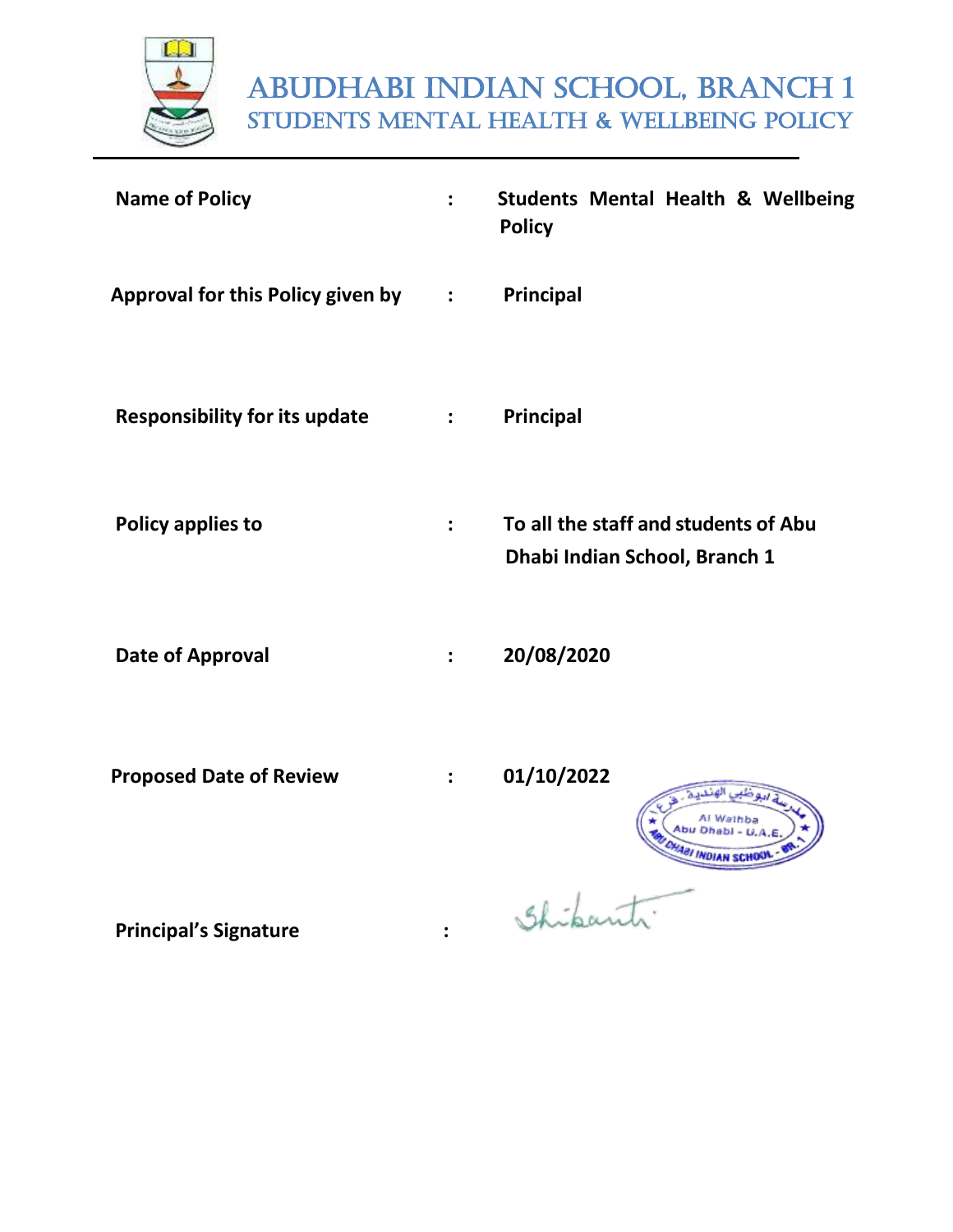

# ABUDHABI INDIAN SCHOOL, BRANCH 1 Students Mental Health & Wellbeing policy

#### **Introduction:**

At ADIS Al Wathba School, we are committed to promoting and supporting the mental health and Wellbeing of every individual through creating a whole school ethos in which the whole community (children, staff, parents) feel secure, know that they are valued and are encouraged in their learning, growth and social development and recognize how important mental health and emotional wellbeing is in our lives.

Individuals are better prepared for learning when they are healthy, safe and happy; therefore Wellbeing is the responsibility of the whole school community. The purpose of this policy is to provide an overview of what Wellbeing is and the systems and procedures in place to support the Wellbeing needs of our children and staff.

#### **Aims and Objectives**

Our aim is to help develop the protective factors which build resilience to mental health problems and to be a school where:

- $\triangleright$  All children are valued.
- $\triangleright$  Children feel able to talk openly with trusted adults about their problems without feeling any stigma.
- $\triangleright$  Positive mental health and wellbeing is promoted and valued.
- ➢ To ensure ADIS Al Wathba School provides a safe, secure, supportive and stimulating environment that is responsive to the personal, social and emotional needs of all members of the school community.
- $\triangleright$  To encourage co-operation, respect and consideration for and between all members of the school community.
- $\triangleright$  To promote warm and positive relationships between children, staff and parents.
- $\triangleright$  To build an atmosphere of trust.
- ➢ To help children and staff grow in self-esteem, confidence and independence of thought.
- $\triangleright$  To provide children and staff with opportunities to develop their resilience and coping strategies.
- $\triangleright$  To encourage the children and staff to value one another and to respect the views of other members of their community.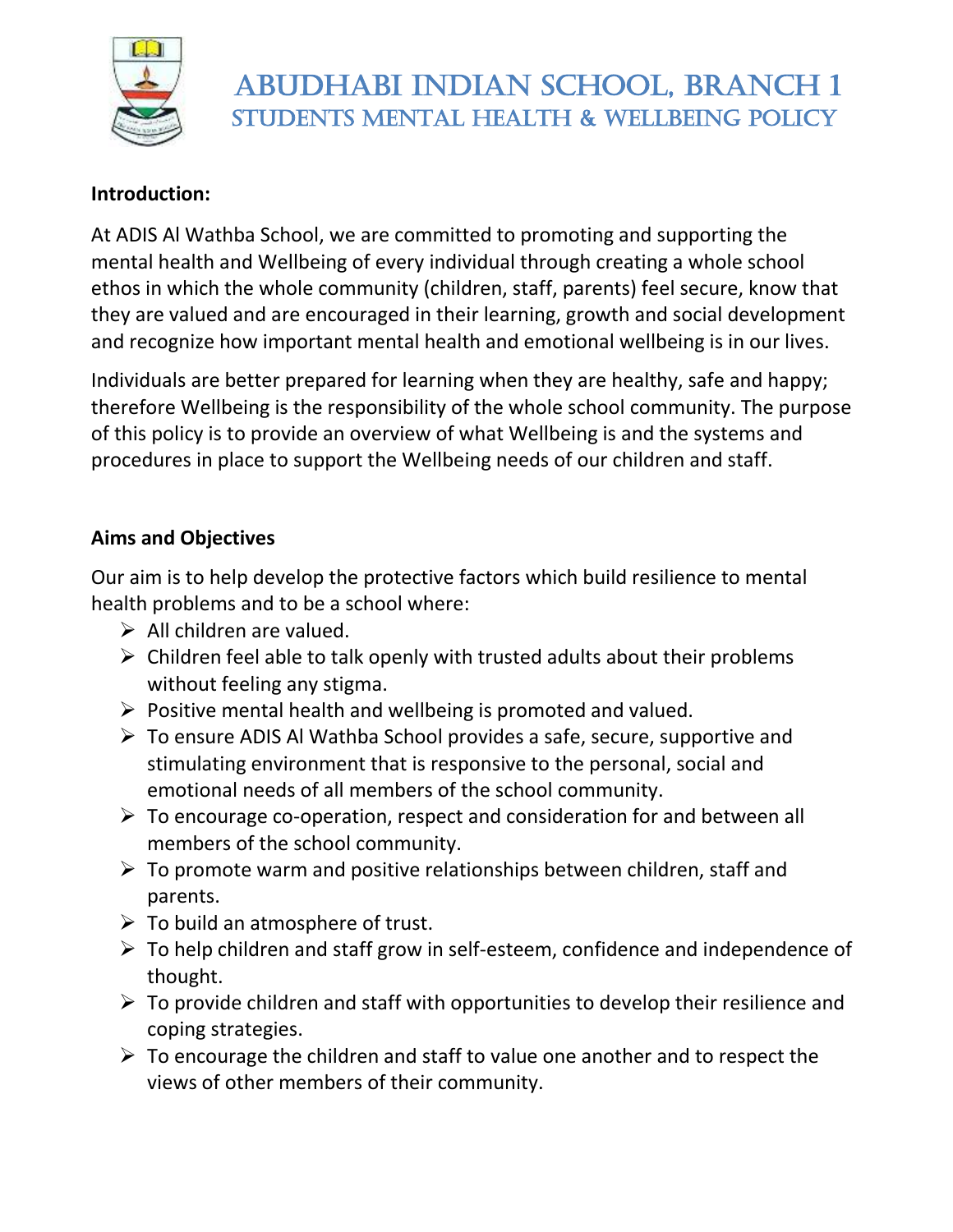- $\triangleright$  To prepare the children for the opportunities, responsibilities and experiences of adult life.
- $\triangleright$  To provide staff for the opportunities to develop professionally and personally.
- $\triangleright$  Bullying is not tolerated at any levels.

In addition to children's wellbeing, we recognize the importance of promoting staff mental health and wellbeing.

### **Definition of mental health and wellbeing:**

We use the World Health Organization's definition of mental health and wellbeing "a state of well-being in which every individual realizes his or her own potential, can cope with the normal stresses of life, can work productively and fruitfully, and is able to make a contribution to her or his community".

Mental health and wellbeing is not just the absence of mental health problems. We want all children/young people to:

- $\triangleright$  To feel confident in themselves.
- $\triangleright$  To be able to express a range of emotions appropriately.
- $\triangleright$  To be able to make and maintain positive relationships with others.
- $\triangleright$  To cope with the stresses of everyday life.
- $\triangleright$  To manage times of stress and be able to deal with change.
- $\triangleright$  To learn and achieve.

## **Warning Signs:**

School staff may become aware of warning signs which indicate a student is experiencing mental health or wellbeing difficulties. These warning signs should always be taken seriously and staff observing any of these warning signs should communicate their concerns with the school counsellor and the relevant safeguarding/pastoral staff.

Possible warning signs include:

- $\triangleright$  Physical signs of harm that are repeated or appear non-accidental
- $\triangleright$  Changes in eating / sleeping habits
- $\triangleright$  Increased isolation from friends or family, becoming socially withdrawn
- $\triangleright$  Changes in activity and mood
- $\triangleright$  Lowering of academic achievement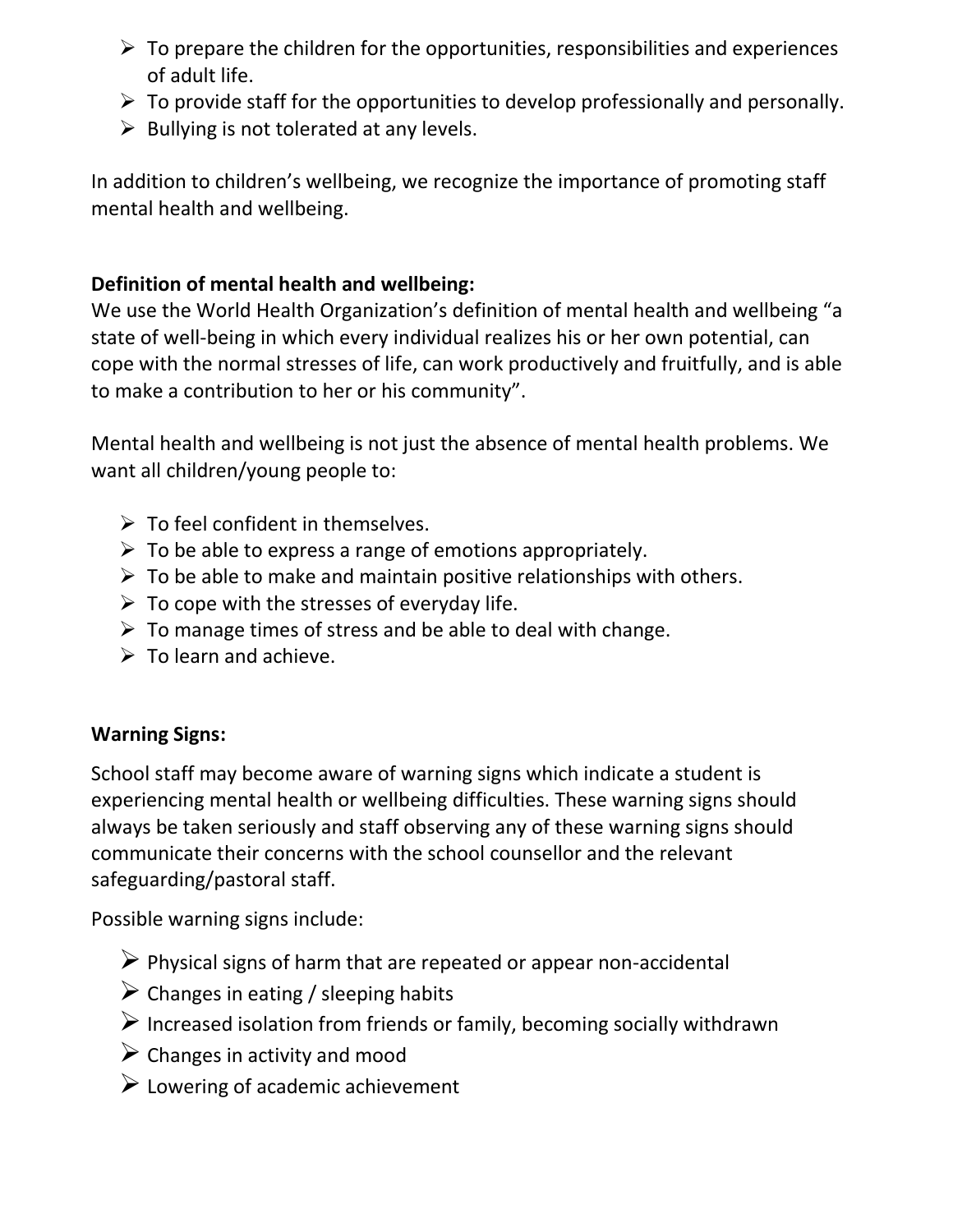- $\triangleright$  Talking or joking about self-harm or suicide
- $\triangleright$  Abusing drugs or alcohol
- $\triangleright$  Expressing feelings of failure, uselessness or loss of hope
- $\triangleright$  Changes in clothing e.g. long sleeves in warm weather
- $\triangleright$  Secretive behaviour
- $\triangleright$  Skipping PE or getting changed secretively
- $\triangleright$  Lateness to or absence from school
- $\triangleright$  Repeated physical pain or nausea with no evident cause
- $\triangleright$  An increase in lateness or absenteeism

## **Confidentiality:**

We must be honest with regards to confidentiality. If it is necessary for us to pass our concerns about a student on then we should discuss with the student:

- Who we are going to talk to
- What we are going to tell them
- Why we need to tell them

We would never share information about a student without first telling them. Ideally we would receive their consent, though there are certain situations when information must always be shared with another member of staff and / or a parent/carer, such as students who we believe to be in danger of harm. It is always advisable to share disclosures with a colleague, usually the Safeguarding Lead/ Counsellor as this helps to safeguard our own emotional wellbeing as we are no longer solely responsible for the student, it ensures continuity of care in our absence and it provides an extra source of ideas and support.

## **Approach to Wellbeing:**

Wellbeing is also referred to as Emotional Literacy, Emotional Intelligence or Social and Emotional Aspects of Learning (SEAL). Research indicates that Emotional Intelligence predicts approximately 80% of lifelong achievement in comparison to conventional IQ, which predicts between 4% and 20% (Gross, 2000). Therefore, the Wellbeing program at ADIS Al Wathba School aims to develop the following underpinning skills of Emotional Intelligence to maximize opportunities for individuals to succeed in today's curriculum and beyond: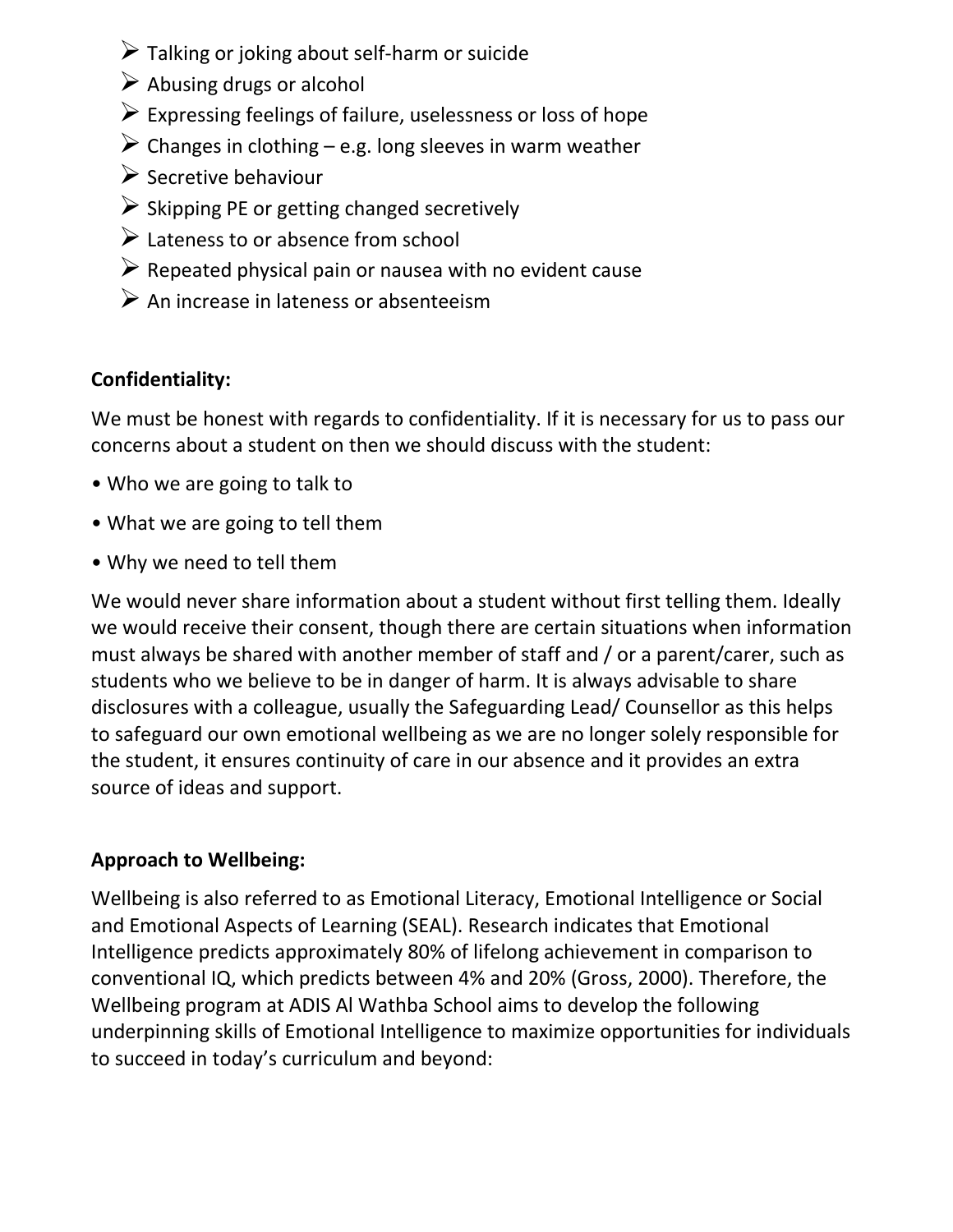- $\triangleright$  self-awareness
- $\triangleright$  managing feelings
- $\triangleright$  motivation
- $\triangleright$  empathy
- $\triangleright$  social skills

As a school it is essential to develop these aspects of learning within the school as:

- $\triangleright$  They underlie almost every aspect of our lives
- $\triangleright$  They enable us to be effective learners
- $\triangleright$  They enable us to get on with other people
- $\triangleright$  They enable us to be responsible citizens

## **Equal Opportunities to all students:**

The school recognizes the value of, and seeks to achieve, a diverse school community which includes people from differing backgrounds, with different skills and abilities.

The school will take positive steps to create school culture through its governing body, supervisors and other employees, in which students can feel confident of being treated with fairness, dignity and tolerance, irrespective of their individual differences.

This commitment extends to the whole school community and others connected with it. The school is committed to the elimination of unlawful discrimination and to the promotion of good relations between all.

#### **Parental involvement:**

Parents are responsible for sharing with the school any changes in circumstances within the home that may affect the wellbeing of their children. If children require additional support for their social and emotional wellbeing, this will be discussed with parents through each step so that the school and home are working together to support the needs of the children.

## **The Role of the Counsellor:**

Counsellors, wellbeing staff members and the student wellness ambassadors (elected by the school) will have appropriate knowledge of how to communicate with and